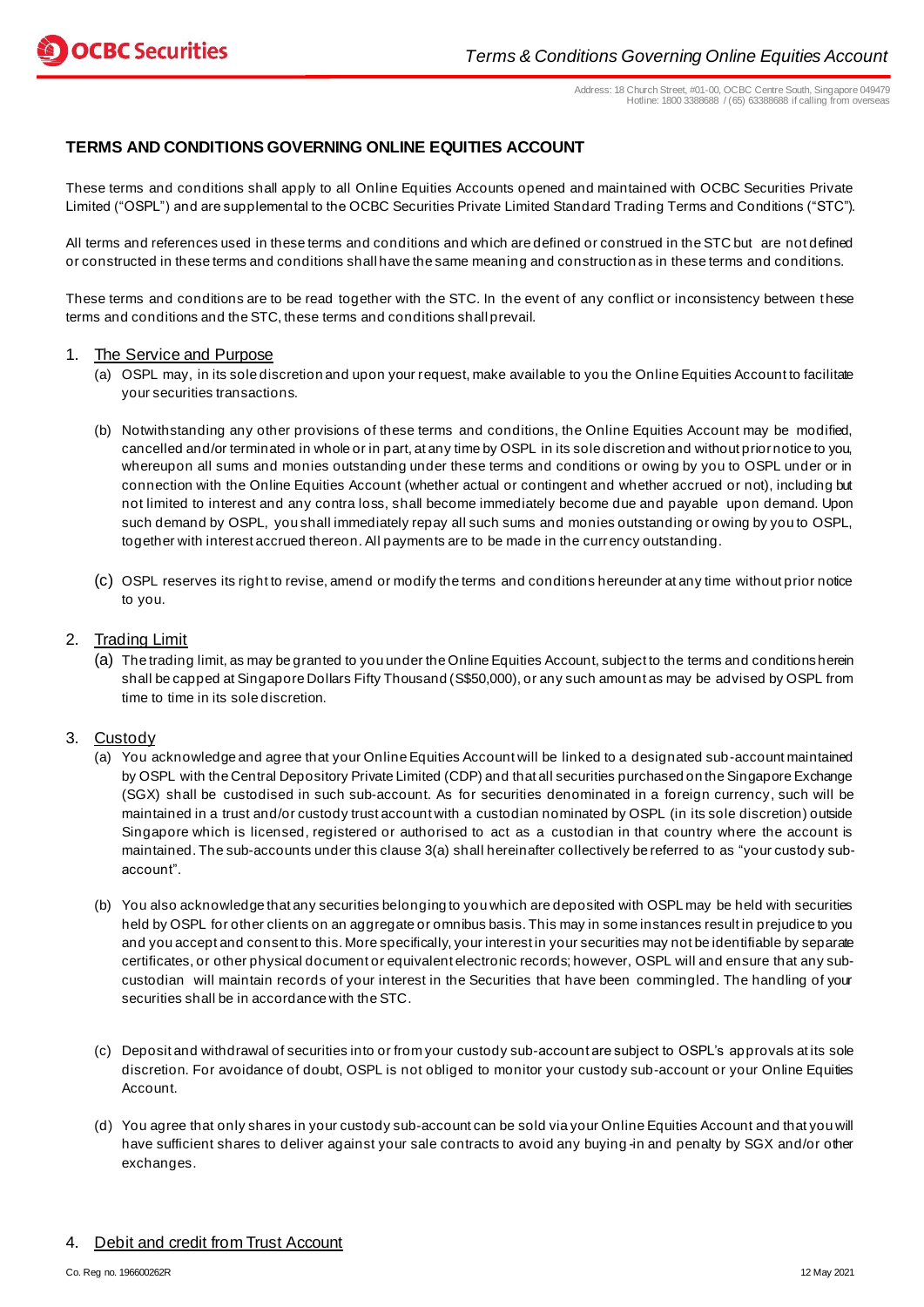- (a) As permitted by the Securities and Futures (Licensing And Conduct Of Business) Regulations, OSPL may, in accordance with the STC, place monies received on account of you in an omnibus customer trust account ( "Trust Account") together with monies that OSPL holds for other customers of OSPL. As such, you further acknowledge that it would be administratively and operationally difficult, if not impossible (in view of the constant fluctuation of the aggregate balance in such account), to account separately for each of OSPL's customers the interest due on their respective cash balances in the omnibus account as interest will be received on an aggregated basis. In any event, it is also acknowledged and accepted that such an exercise would be li kely to cost more than any interest earned. In these circumstances, it is a condition that you waive and relinquish in OSPL's favour all claims for interest that may otherwise accrue with respect to your said monies received by OSPL on your account.and agree that OSPL shall be entitled to retain all of the interest earned from the maintenance of any monies standing to the credit of any Account. The handling of your monies shall be in accordance with the STCs.
- (b) You agree and authorise OSPL to debit any monies, including but not limited to payments for share purchases, contra losses, miscellaneous fees and charges, losses, damages, expenses, claims or liabilities due from you to OSPL from your Trust Account held with OSPL; and to credit any monies, including but not limited to sales proceeds, dividends and contra gains, due to you from OSPL to your Trust Account held with OSPL.
- (c) You agree that OSPL is not obliged to make a credit to your Online Equities Account before the receipt by OSPL of a corresponding and final payment in cleared funds. If OSPL makes a credit before such receipt, OSPL may at any time, reverse all or part of the credit/funds (including any interest thereon), amend or make an appropriate entry to your Online Equities Account, and where that there is any shortfall, OSPL may require repayment of any amount corresponding to any withdrawals made by you.
- (d) This instruction applies to all currencies maintained in your Online Equities account, and you shall bear the risk and all fees and expenses in connection with the monies denominated in any currency
- (e) You acknowledge and agree this instruction serves as your standing instruction to OSPL and shall only be revoked upon termination of your Online Equities Account.

### 5. Settlement and Payment

- (a) You agree to select SGD as the preferred settlement currency fo r all your trades placed via the iOCBC trading platform regardless of which exchange the trade is transacted in. You are aware that if other currencies are selected, GIRO deduction is not able to take place automatically and funds will need to be transferred in, in the respective currency selected. You agree that if the required funds are not received by OSPL in time, OSPL reserves the right to force-sell your shares. For trades place via OCBC Digital Banking platforms, settlement in foreign currency is available via an OCBC Global Savings Account.
- (b) Your Online Equities Account must be linked by GIRO to your OCBC bank account held in your sole name. For avoidance of doubt, you shall not be permitted to link your Online Equities Account to any of your OCBC bank account that is held either in joint names or under the name of any corporate entity.
- (c) You agree to authorize OSPL to debit monies via GIRO from your OCBC bank account for purposes including but not limited to payments for share purchases, contra losses, miscellaneous fees and charges , losses, damages, expenses, claims or liabilities due from you to OSPL from your OCBC bank account which is linked to your Online Equities Account; and to credit any monies, including but not limited to sales proceeds, dividends and contra gains, due to you from OSPL to your OCBC bank account which is linked to your Online Equities Account.
- (d) Payment for your purchases shall be deducted from the funds in your OCBC bank account in SGD in full amount on the due date. No partial payment is allowed and you are liable to ensure that are sufficient funds in your OCBC bank account on the due date for the payment of your purchase in full amount.
- (e) In addition to OSPL's rights under the STC, OSPL reserves the right to force-sell shares in your Online Equities Account should there be insufficient funds in your OCBC bank account to pay for any of your purchases.
- (f) You acknowledge and agree the above payment instructions under this clause 5 serve as your standing instruction to OSPL and shall only be revoked upon termination of your Online Equities Account or upon the full and final discharge of all your Liabilities owing to OSPL, whichever later.
- (g) You agree that your trading behaviour, activities and Online Equities Accounts are subject to OSPL's regular review and your Online Equities Account may be suspended if there are multiple instances of forced -selling or outstanding contra losses. For avoidance of doubt, this does not prejudice any of the rights that OSPL may be entitled to under the STC, including OSPL's right to vary or suspend your Online Equities Account or any Services offered/provided to you, in whole or in part, without notice and without giving any reason and without incurring any liability.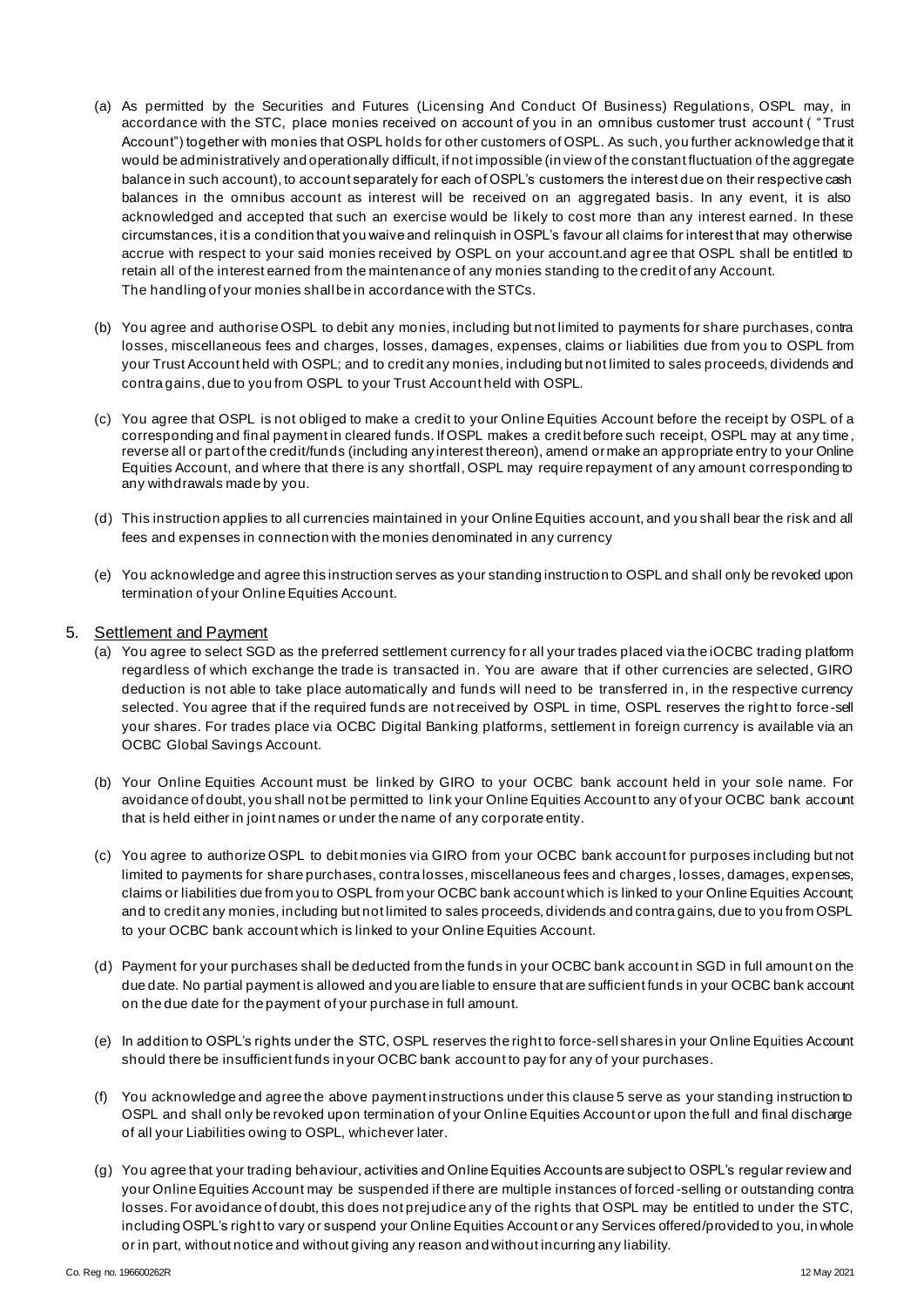### 6. Fund Deposit

- (a) Telegraphic transfer ("TT") is the only mode available to you to transfer funds in foreign currency into your Online Equities **Accounts**
- (b) For avoidance of doubt, only foreign currencies will be transferred to your Online Equities Accounts. Funds in SGD meant for payment of your shares should be dep osited into your OCBC bank account that is linked to your Online Equities Account for auto GIRO deduction.
- (c) You are responsible for providing sufficient details (your full name per our records, your account number, date of transfer, amount transferred, purpose of transfer and contract number of relevant trades) in your TT transaction and alert us of your TT to ensure that OSPL is able to trace the funds back you. If there are any monies unclaimed by you six (6) years after OSPL receives such monies and OSPL determines in good faith that it is not able to trace you, you agree that such monies may be forthwith be appropriated by OSPL to itself. You thereafter shall have no ri ght to claim such property, you shall be deemed to have waived and abandoned all your rights to such monies/property in favour of OSPL.
- (d) We shall be entitled to convert any sum received by us (whether for credit into the Online Equities or in payment of any sum due to us) to the currency of the Online Equities Account or (as the case may be) the currency in which payment is to be made, at a rate of exchange determined by us in good faith to be appropriate.
- (e) We shall be entitled to convert any amounts in the Online Equities Account or otherwise standing to your credit to any other currency for the purpose of carrying out your instructions or exercising our rights under these terms and conditions. You agree that all losses, fees and expenses including but not limited to any exchange rate losses and the costs of conversion shall be borne by you.
- (f) OSPL will not be held responsible for any losses, charges or damages arising from the rejected funds or delay in crediting the amount into your Online Equities Account.
- (g) For avoidance of doubt, the final credited amount into your Online Equities Account is when OSPL receives a credit, and that credit cannot be or has not been reversed. OSPL shall not be liable for any shortfall in the amount received for whatever reason including but not limited to any deduction or withholding.

## 7. Fund Withdrawal

- (a) You may, subject to OSPL's approval and to the terms and conditions herein, withdraw your available funds in your Online Equities Account by notifying us of your request, provided that there are no outstanding amounts, including but not limited to contra losses/fees owed by you to OSPL. Funds withdrawn under this provision will be credited into your OCBC bank account which is linked to your Online Equities Account. For avoidance of doubt, any form of cash withdrawal shall not be permitted.
- (b) You agree that OSPL is not obliged to comply with your request to make any debit to your Online Equities Account which might result in or increase a debit balance. However, OSPL may make any debit to your Online Equities Account for any amounts due and owing to OSPL even if this results in (or increases) a debit balance.

| Market       | Online |                       | Offline |                       |
|--------------|--------|-----------------------|---------|-----------------------|
|              | Rate   | Minimum<br>commission | Rate    | Minimum<br>commission |
| SGX          | 0.15%  | <b>SGD 25</b>         | 0.30%   | <b>SGD 40</b>         |
| <b>US</b>    | 0.15%  | <b>USD 20</b>         | 0.30%   | <b>USD 30</b>         |
| HК           | 0.15%  | <b>HKD 150</b>        | 0.30%   | <b>HKD 200</b>        |
| SH "A"       | 0.15%  | <b>RMB 80</b>         | 0.30%   | <b>RMB 200</b>        |
| <b>SET</b>   | 0.30%  | <b>THB 500</b>        | 0.40%   | <b>THB 500</b>        |
| <b>BURSA</b> | 0.30%  | <b>MYR 70</b>         | 0.40%   | <b>MYR 80</b>         |
| <b>ASX</b>   | 0.30%  | <b>AUD 70</b>         | 0.40%   | <b>AUD 80</b>         |
| <b>TSE</b>   | 0.30%  | JPY 3,000             | 0.40%   | JPY 3,000             |

## 8. Commissions, Fees and Charges

(a) There are the rates for the Online Equities Account: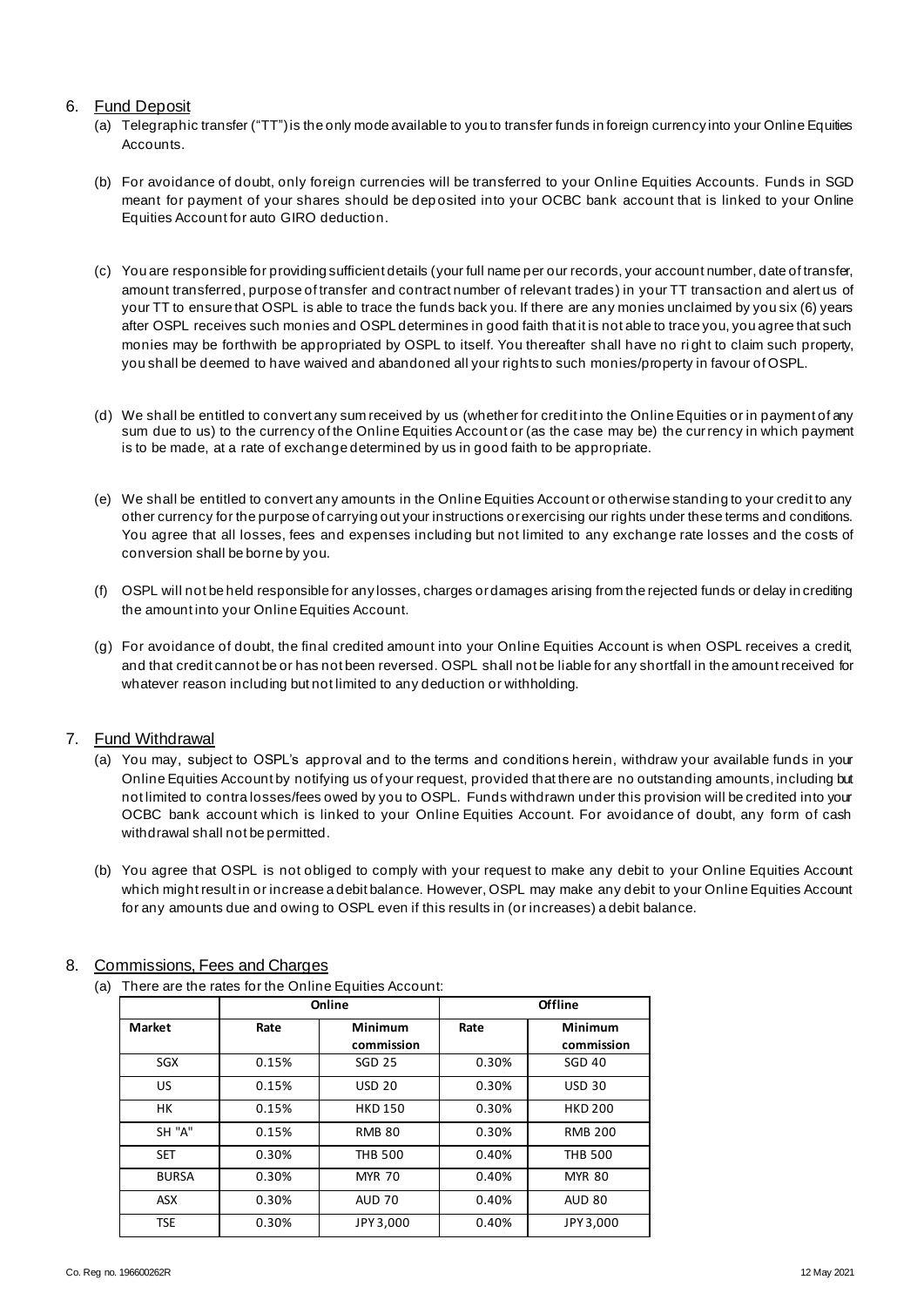| LSE           | 0.30% | <b>GBP 55</b>   | 0.40% | <b>GBP 75</b>   |
|---------------|-------|-----------------|-------|-----------------|
| <b>PSE</b>    | 0.30% | <b>PHP 550</b>  | 0.40% | <b>PHP 800</b>  |
| IDX           | 0.30% | <b>IDR 100k</b> | 0.40% | <b>IDR 150K</b> |
| <b>SH "B"</b> | 0.30% | <b>USD 45</b>   | 0.40% | <b>USD 55</b>   |
| SZ "B"        | 0.30% | <b>HKD 300</b>  | 0.40% | <b>HKD 600</b>  |

All trades are additionally subject to prevailing Goods & Services Tax ("GST"), relevant exchanges fees, stamp duty, etc, where applicable. View a list of such fees and charge[s here.](https://internet.ocbc.com/internet-banking/content/include/SG/en/OnlineEquities/ConsolidatedCommissionCharges.pdf)

- (b) You agree to pay OSPL such commissions, fees and charges at such rate or rates as OSPL may from time to time decide and as may be prescribed by the SGX Rules, in addition to any other amounts payable to OSPL hereunder. All sums to be paid by you to OSPL shall be in Singapore currency (or such other currencies as may be accepted by OSPL) and are exclusive of all Taxes and duties (including but not limited to Goods and Services Tax ("GST")).
- (c) All Taxes, duties and levies (including without limitations, GST) imposed by Singapore law on any payments made under these terms and conditions shall be borne solely by you. In the event OSPL is subjected to any Taxes arising from any payment made by you to OSPL, OSPL shall be entitled withhold any cash held or received from you and apply such cash in satisfaction of such Taxes. In the event any Taxes becomes payable with respect to any prior payment made to you by OSPL, OSPL may withhold any cash in your Online Equities Account or such other accounts maintained with OSPL in satisfaction of such prior Taxes. Notwithstanding the foregoing, you shall be liable for any shortfall.
- (d) You acknowledge that OSPL reserves the right to vary the commissions, fees and charges from time to time.
- (e) You agree that your continued use of the Online Equities Account after such variation constitutes an affirmative acknowledgement by you of such variation and agreement by yo u to pay the commissions, fees and charges as varied by OSPL.
- (f) You authorise OSPL to debit such commissions, fees and charges incurred by you from any account(s) (whether single or joint) which you have with OSPL.

#### 9. Liquidation of assets

- (a) Without prejudice to any other right or remedy that OSPL may have under these terms and conditions or at law or in equity, OSPL shall have the right (but not obliged to) to utilise all of the funds in your Online Equities Accounts and to sell any or all the securities in your custody sub-account forthwith without giving any prior notice to you upon the occurrence of any of the following events:
	- (i) the occurrence of an Event of Default;
	- (ii) if you fail to make any payment when due; or
	- (iii) if required to do so by any regulatory body or similar body, wherever situated, having jurisdiction over OSPL, or over the assets.
- (b) In addition to OSPL's rights under these terms and conditions, in exercising its power of sale, OSPL shall be entitled to utilise all of the funds in your Online Equities Account and to sell any or all the securities in your custody sub-account in such manner and upon such terms and conditions as OSPL may at its sole and absolute discretion think fit. OSPL shall apply the net proceeds of such sale, after effecting (pursuant to OSPL's rights under Clause 7 of Section A of STC) any required currency conversion where relevant, towards satisfaction of the amount financed under these terms and conditions and other Liabilities (if any) but, for the avoidance of doubt, you shall remain liable for any outstanding difference still remaining in its respective Contract Currency or Currencies.
- (c) A written statement made by any of OSPL's officer that the power of sale has become enforceable shall be conclusive evidence against you and of the fact in favour of any purchaser or other person to whom any or all the Collateral may be transferred under such sale, and you shall indemnify and hold OSPL harmless against any claim which may be made against OSPL by such purchaser or person by reason of any defect in your title to such securities.
- (d) If there is insufficient assets for delivery on the settlement date of the sale of the Collateral by OSPL pursuant to the exercise of its power of sale for whatsoever reasons, as long as OSPL does not sell more than the number of securities as reflected in the accounts of OSPL the day prior to the date of the sale, you shall be liable for all losses and damages incurred by OSPL as a result thereof including all losses incurred as a result of any buy -ins.